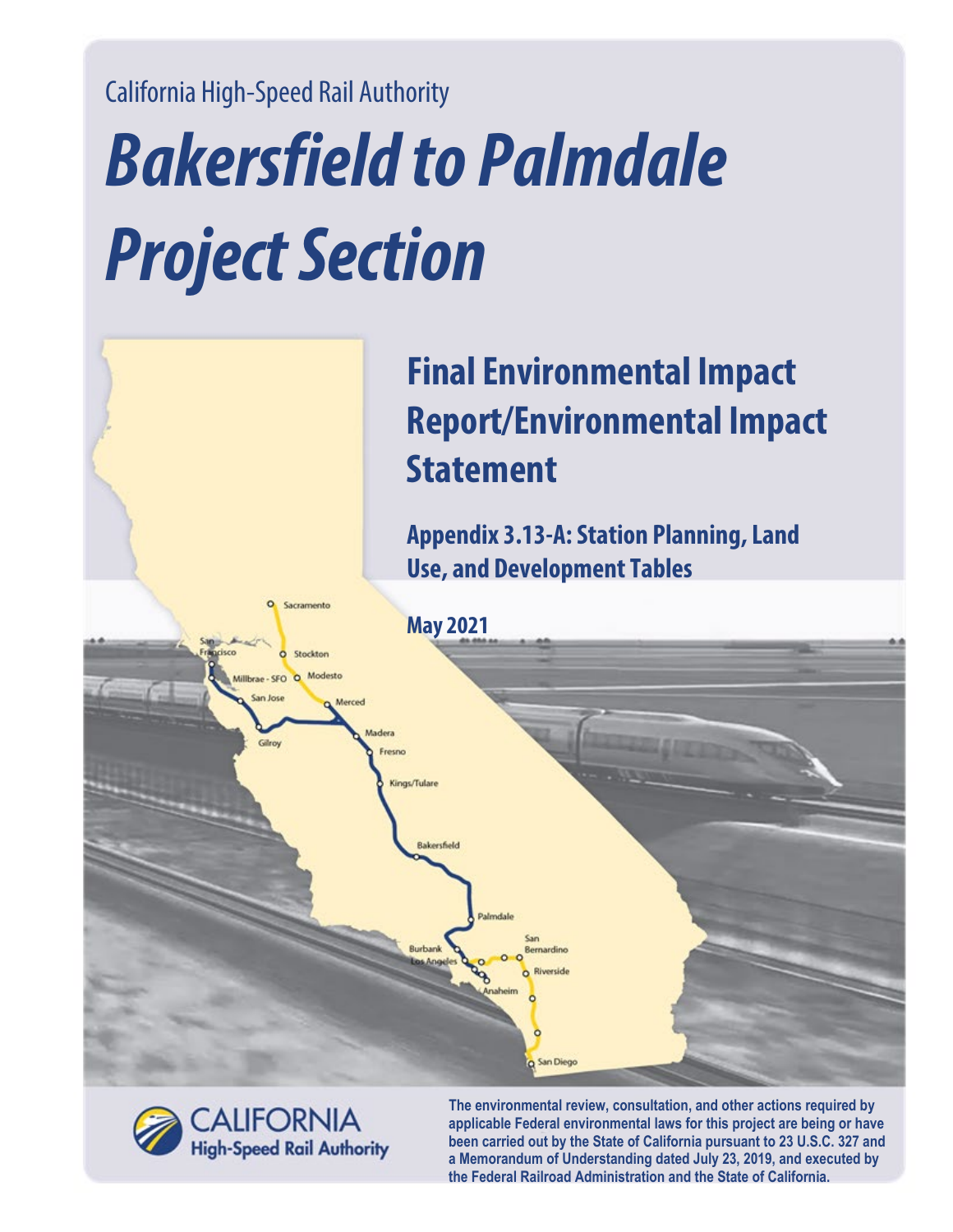

**This page intentionally left blank** 

March 2021 California High‐Speed Rail Authority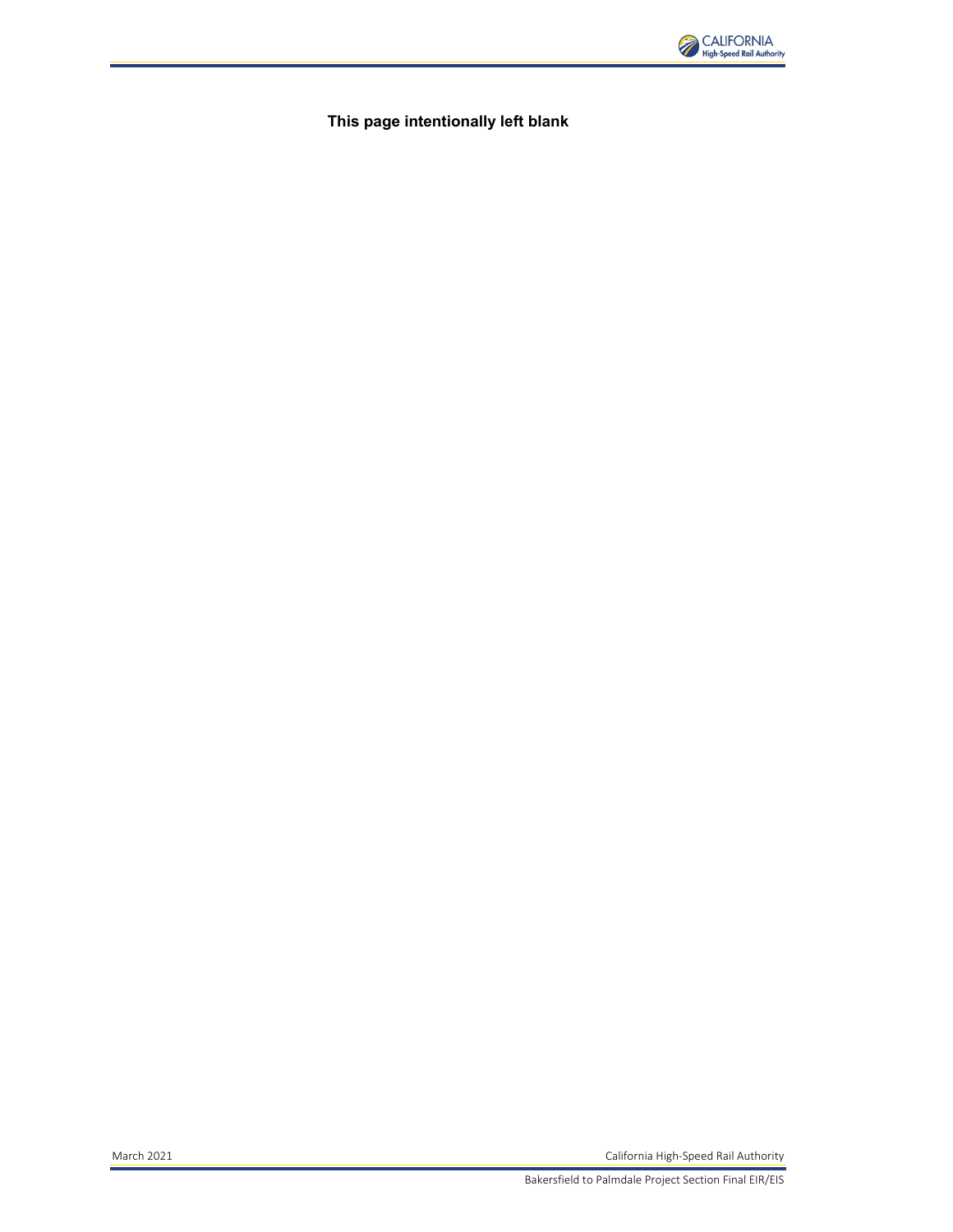

## **APPENDIX 3.13-A: TABLES**

This appendix contains tables in support of Section 3.13, Station Planning, Land Use, and Development. Specifically, this appendix contains the following tables:

- [Table 3.13-A-1: Permanent Conversion of Existing Land Uses Alternative 1 \(1 page\)](#page-4-0)
- [Table 3.13-A-2: Permanent Conversion of Existing Land Uses Alternative 2 \(1 page\)](#page-5-0)
- [Table 3.13-A-3: Permanent Conversion of Existing Land Uses Alternative 3 \(1 page\)](#page-6-0)
- [Table 3.13-A-4: Permanent Conversion of Existing Land Uses Alternative 5 \(1 page\)](#page-7-0)
- [Table 3.13-A-5: Permanent Conversion of Planned Land Uses Alternative 1 \(1 page\)](#page-8-0)
- [Table 3.13-A-6: Permanent Conversion of Planned Land Uses Alternative 2 \(1 page\)](#page-9-0)
- [Table 3.13-A-7: Permanent Conversion of Planned Land Uses Alternative 3 \(1 page\)](#page-10-0)
- [Table 3.13-A-8: Permanent Conversion of Planned Land Uses Alternative 5 \(1 page\)](#page-11-0)
- [Table 3.13-A-9: Permanent Conversion of Existing Land Uses Avenue M LMF/MOWF and](#page-12-0) Lancaster North B MOWF Site (1 page)
- [Table 3.13-A-10: Permanent Conversion of Planned Land Uses Avenue M LMF/MOWF and](#page-12-0) Lancaster North B MOWF Site (1 page)

California High‐Speed Rail Authority May 2021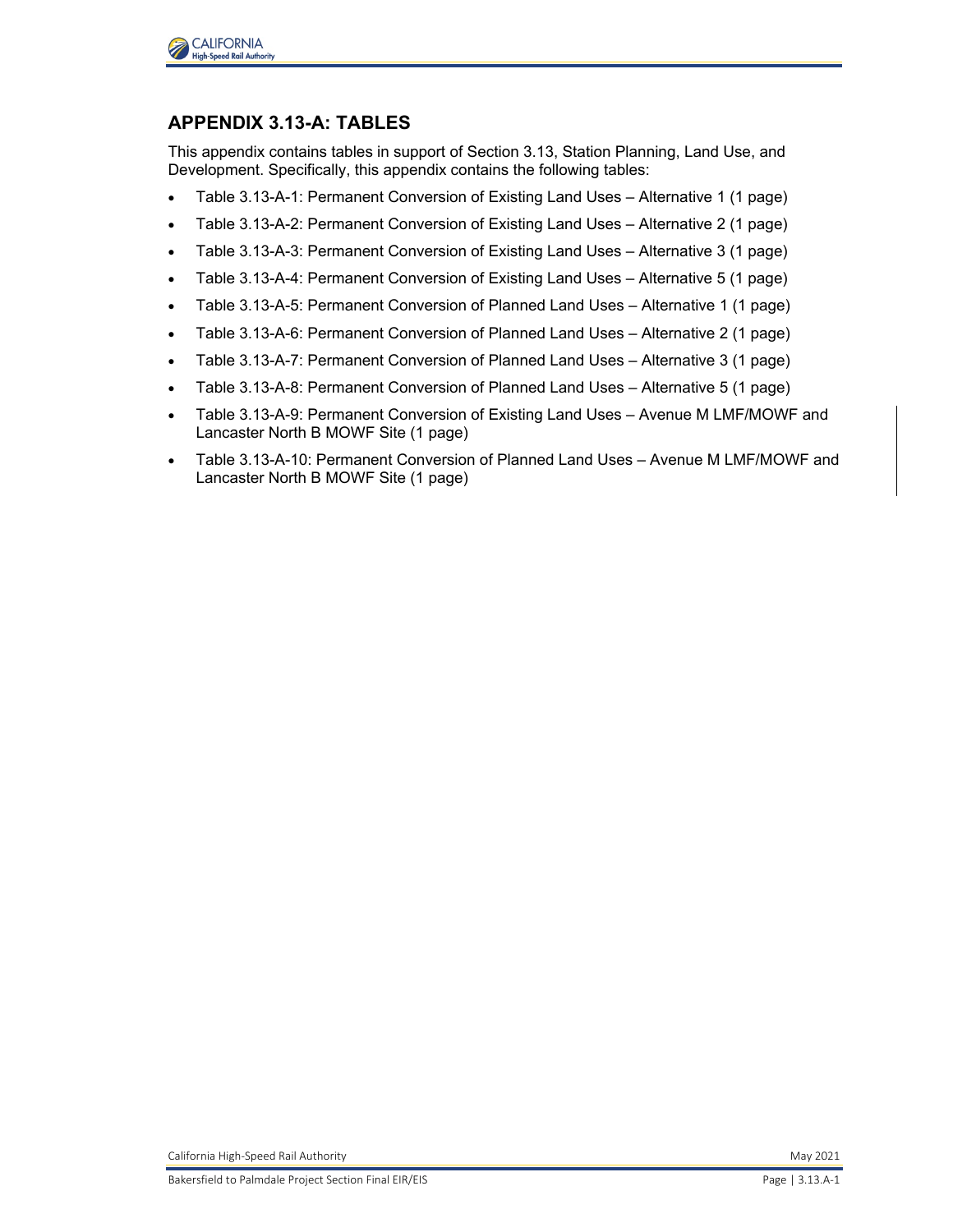

**This page intentionally left blank** 

May 2021 California High‐Speed Rail Authority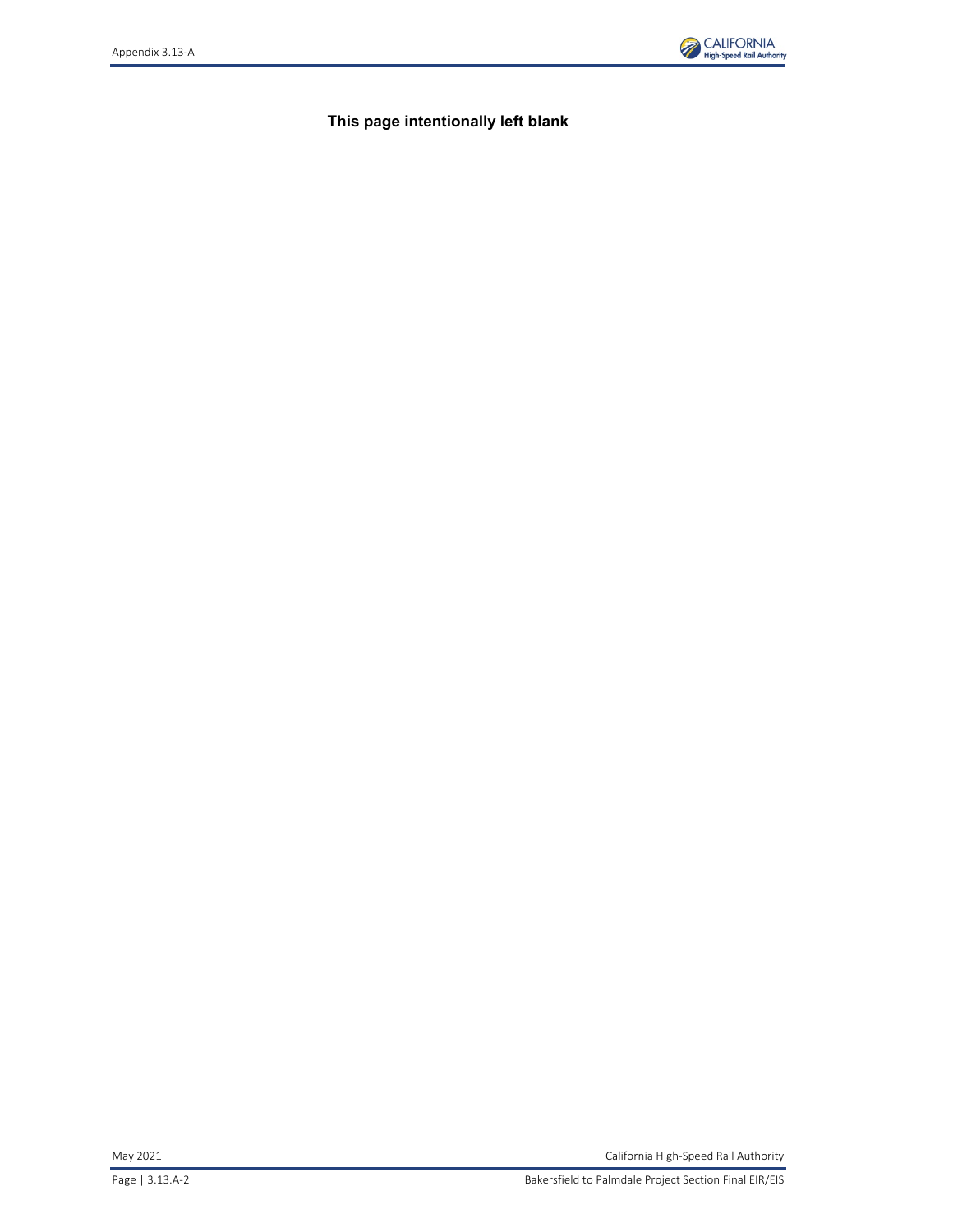| Location                                       |                          | Acres of Existing Land Uses Subject to Permanent Conversion <sup>1</sup> |                          |                          |                          |                                |                                    |                          |                |                       |                              |
|------------------------------------------------|--------------------------|--------------------------------------------------------------------------|--------------------------|--------------------------|--------------------------|--------------------------------|------------------------------------|--------------------------|----------------|-----------------------|------------------------------|
|                                                | <b>Agriculture</b>       | Commercial Public                                                        |                          | <b>Industrial</b>        | Institutional            | Railroads/<br><b>Utilities</b> | <b>Natural</b><br><b>Resources</b> | <b>Recreational</b>      | Residential    | <b>Vacant</b><br>Land | <b>Grand</b><br><b>Total</b> |
| <b>Kern County</b>                             |                          |                                                                          |                          |                          |                          |                                |                                    |                          |                |                       |                              |
| Northeast Bakersfield<br>District <sup>2</sup> | 136                      | 42                                                                       | 35                       | 62                       | $\qquad \qquad -$        | 25                             | $\overline{\phantom{0}}$           | -                        | $\overline{2}$ | -                     | 302                          |
| Keene CDP                                      | 4                        | -                                                                        | $\qquad \qquad$          | -                        | -                        | $\qquad \qquad -$              | -                                  | $\overline{\phantom{0}}$ |                |                       | 6                            |
| City of Tehachapi                              | 166                      | 4                                                                        | 13                       | 41                       | -                        | 3                              | -                                  | -                        | 4              | 8                     | 240                          |
| Rosamond CDP                                   | 197                      | $\overline{\phantom{0}}$                                                 |                          | $\overline{\phantom{0}}$ | $\overline{\phantom{0}}$ | 7                              | -                                  |                          | 27             | 401                   | 633                          |
| Kern County<br>(unincorporated)                | 2,299                    | 5                                                                        | 21                       | 178                      | -                        | 168                            | 57                                 |                          | 34             | 488                   | 3,249                        |
| <b>Kern County Total</b>                       | 2,802                    | 50                                                                       | 70                       | 280                      | -                        | 203                            | 57                                 | -                        | 70             | 898                   | 4,430                        |
| <b>Los Angeles County</b>                      |                          |                                                                          |                          |                          |                          |                                |                                    |                          |                |                       |                              |
| City of Lancaster                              |                          | 86                                                                       | 11                       | 75                       | $\overline{2}$           | 88                             | -                                  | 3                        | 13             | 310                   | 588                          |
| City of Palmdale                               | $\overline{\phantom{0}}$ | 51                                                                       | $\overline{2}$           | 64                       |                          | 65                             | -                                  |                          | 31             | 675                   | 889                          |
| Los Angeles County<br>(Unincorporated)         |                          | ۰                                                                        | $\overline{\phantom{0}}$ | 6                        | $\overline{\phantom{0}}$ | 4                              | $\overline{\phantom{0}}$           |                          | 10             | 589                   | 609                          |
| <b>Los Angeles County</b><br>Total             |                          | 137                                                                      | 13                       | 145                      | $\mathbf{3}$             | 156                            | $\overline{\phantom{0}}$           | 3                        | 53             | 1,574                 | 2,086                        |
| <b>Grand Total</b>                             | 2,803                    | 187                                                                      | 83                       | 425                      | 3                        | 359                            | 57                                 | 3                        | 123            | 2,472                 | 6,516                        |

### <span id="page-4-0"></span>**Table 3.13-A-1 Permanent Conversion of Existing Land Uses – Alternative 1**

*Source: California High Speed Rail (2016)* 

1 Values are rounded to the nearest whole number; therefore, the grand totals are rounded as well.

<sup>2</sup> The Northeast Bakersfield District consists of portions of the City of Bakersfield and unincorporated areas of Kern County east of Bakersfield, as well as the entire community of Edison.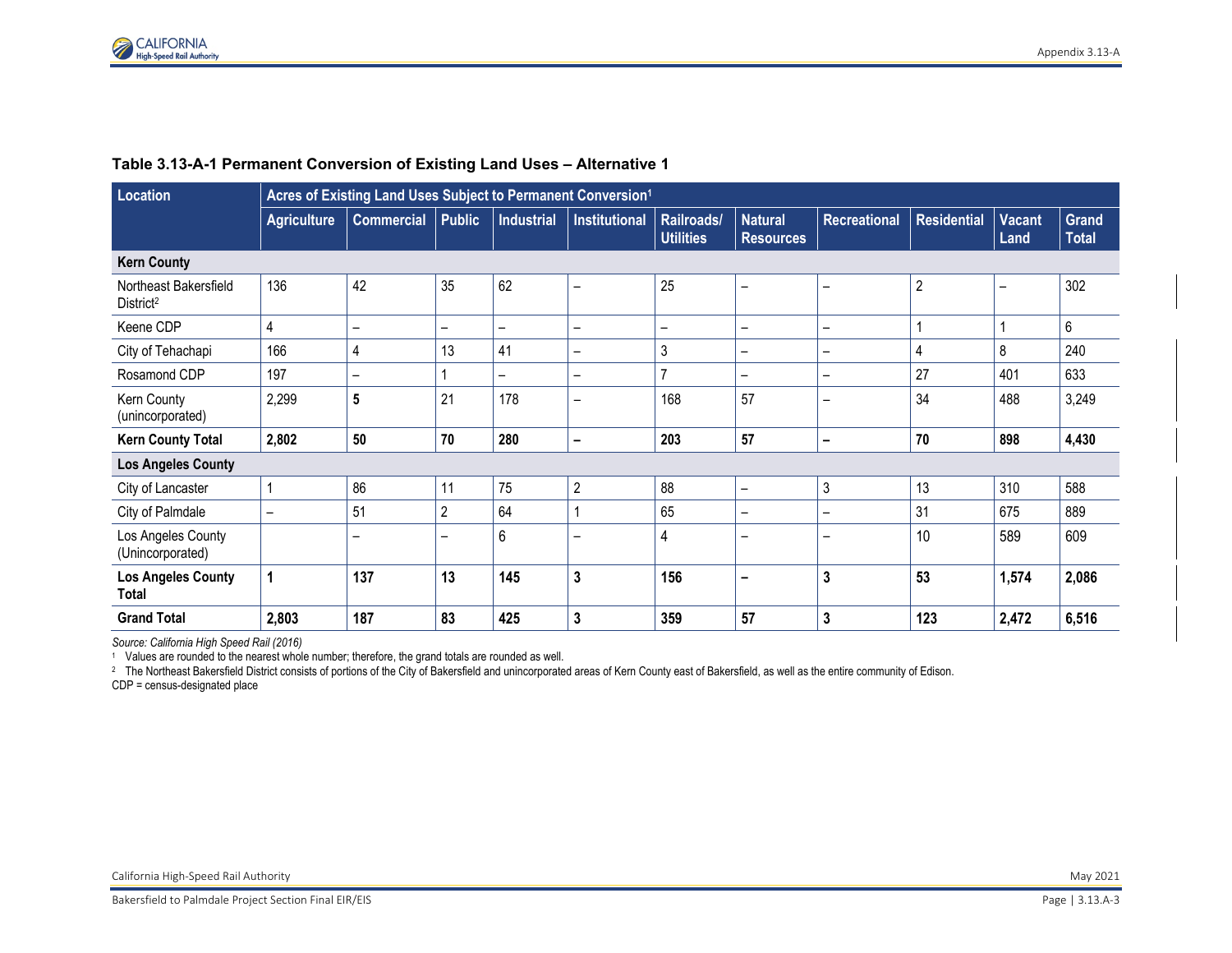| <b>Location</b>                                |                    | Acres of Existing Land Uses Subject to Permanent Conversion <sup>1</sup> |                |                          |                          |                                       |                                    |                     |                    |                       |                              |
|------------------------------------------------|--------------------|--------------------------------------------------------------------------|----------------|--------------------------|--------------------------|---------------------------------------|------------------------------------|---------------------|--------------------|-----------------------|------------------------------|
|                                                | <b>Agriculture</b> | <b>Commercial</b>                                                        | <b>Public</b>  | Industrial               | Institutional            | <b>Railroads/</b><br><b>Utilities</b> | <b>Natural</b><br><b>Resources</b> | <b>Recreational</b> | <b>Residential</b> | <b>Vacant</b><br>Land | <b>Grand</b><br><b>Total</b> |
| <b>Kern County</b>                             |                    |                                                                          |                |                          |                          |                                       |                                    |                     |                    |                       |                              |
| Northeast Bakersfield<br>District <sup>2</sup> | 312                | 60                                                                       | 47             | 71                       |                          | 47                                    | -                                  |                     | 5                  | -                     | 542                          |
| Keene CDP                                      | 4                  | ۳                                                                        |                | $\qquad \qquad$          | $\overline{\phantom{0}}$ | ۰                                     | -                                  | -                   |                    |                       | 6                            |
| City of Tehachapi                              | 166                | 4                                                                        | 13             | 41                       | $\overline{\phantom{0}}$ | 3                                     | -                                  | -                   | 4                  | 8                     | 240                          |
| Rosamond CDP                                   | 197                | $\overline{\phantom{0}}$                                                 |                | $\overline{\phantom{a}}$ | $\overline{\phantom{0}}$ | $\overline{7}$                        | -                                  | -                   | 27                 | 401                   | 633                          |
| Kern County<br>(unincorporated)                | 2,304              | 4                                                                        | 21             | 178                      | -                        | 168                                   | 59                                 | -                   | 34                 | 487                   | 3,255                        |
| <b>Kern County Total</b>                       | 2,830              | 50                                                                       | 70             | 268                      | -                        | 203                                   | 59                                 | -                   | 70                 | 897                   | 4,447                        |
| <b>Los Angeles County</b>                      |                    |                                                                          |                |                          |                          |                                       |                                    |                     |                    |                       |                              |
| City of Lancaster                              |                    | 86                                                                       | 11             | 75                       | $\overline{2}$           | 88                                    |                                    | 3                   | 13                 | 310                   | 588                          |
| City of Palmdale                               |                    | 51                                                                       | $\overline{2}$ | 64                       |                          | 65                                    | $\overline{\phantom{0}}$           | -                   | 31                 | 675                   | 889                          |
| Los Angeles County<br>(Unincorporated)         |                    | $\overline{\phantom{0}}$                                                 | -              | 6                        | -                        | 4                                     | $\overline{\phantom{0}}$           | -                   | 10                 | 589                   | 609                          |
| <b>Los Angeles County</b><br><b>Total</b>      |                    | 137                                                                      | 13             | 145                      | $\overline{3}$           | 156                                   | -                                  | 3                   | 53                 | 1,574                 | 2,086                        |
| <b>Total</b>                                   | 2,831              | 187                                                                      | 83             | 413                      | 3                        | 359                                   | 59                                 | 3                   | 123                | 2,471                 | 6,533                        |

#### <span id="page-5-0"></span>**Table 3.13-A-2 Permanent Conversion of Existing Land Uses – Alternative 2**

*Source: California High Speed Rail (2016)* 

Values are rounded to the nearest whole number; therefore, the grand totals are rounded as well. 1 2

The Northeast Bakersfield District consists of portions of the City of Bakersfield and unincorporated areas of Kern County east of Bakersfield, as well as the entire community of Edison.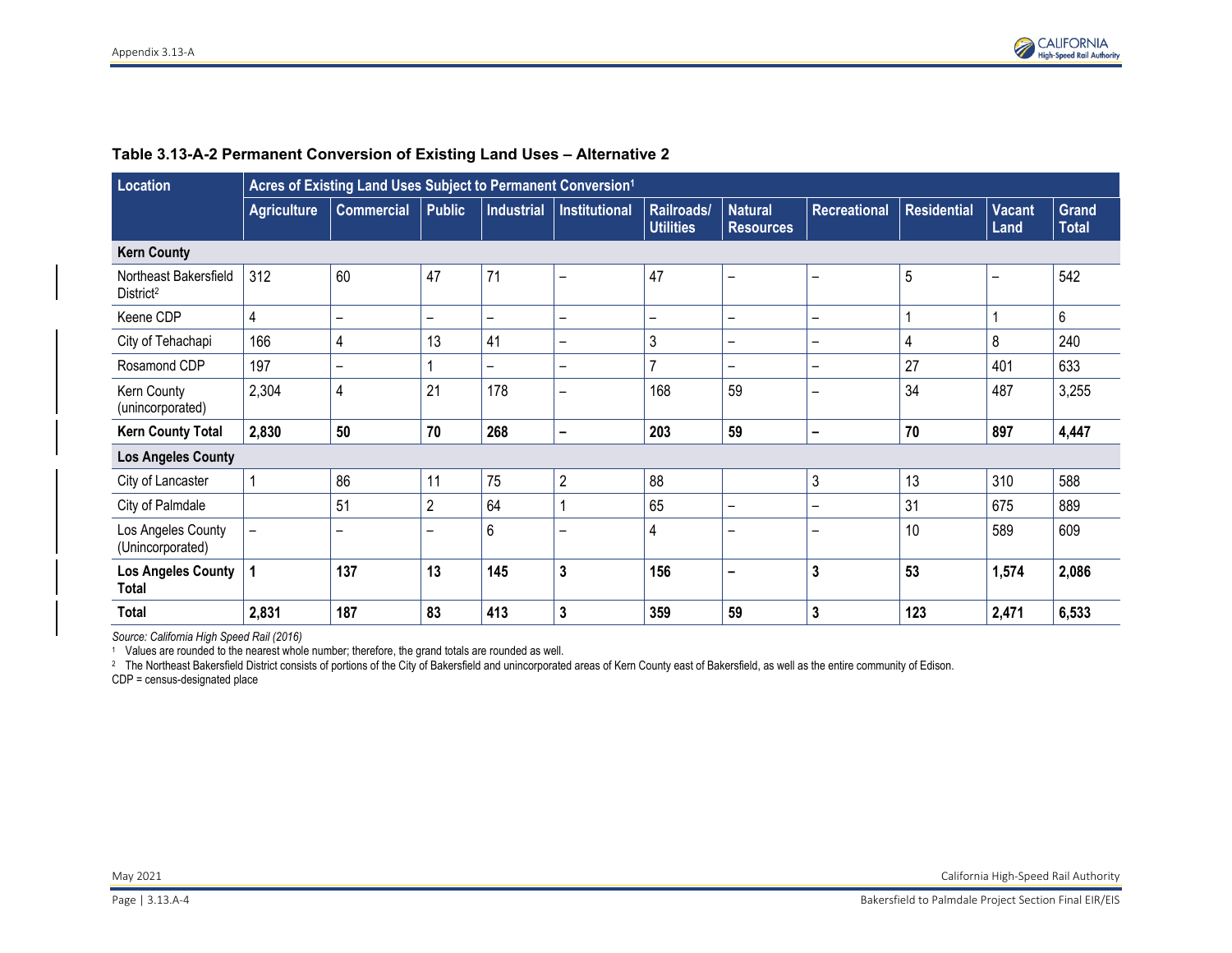| Location                                       |                    | Acres of Existing Land Uses Subject to Permanent Conversion <sup>1</sup> |                |                   |                      |                                |                                    |                          |                    |                          |                              |
|------------------------------------------------|--------------------|--------------------------------------------------------------------------|----------------|-------------------|----------------------|--------------------------------|------------------------------------|--------------------------|--------------------|--------------------------|------------------------------|
|                                                | <b>Agriculture</b> | <b>Commercial</b>                                                        | <b>Public</b>  | <b>Industrial</b> | <b>Institutional</b> | Railroads/<br><b>Utilities</b> | <b>Natural</b><br><b>Resources</b> | Recreational             | <b>Residential</b> | <b>Vacant</b><br>Land    | <b>Grand</b><br><b>Total</b> |
| <b>Kern County</b>                             |                    |                                                                          |                |                   |                      |                                |                                    |                          |                    |                          |                              |
| Northeast Bakersfield<br>District <sup>2</sup> | 136                | 42                                                                       | 35             | 62                | -                    | 25                             |                                    |                          | $\overline{2}$     | $\overline{\phantom{0}}$ | 302                          |
| Keene CDP                                      | 4                  | -                                                                        | -              | -                 | -                    | $\qquad \qquad$                | -                                  | -                        |                    |                          | 6                            |
| City of Tehachapi                              | 166                | 4                                                                        | 13             | 41                | -                    | 3                              | -                                  | -                        | 4                  | 8                        | 240                          |
| Rosamond CDP                                   | 197                | -                                                                        |                |                   | -                    | $\overline{ }$                 | -                                  | $\overline{\phantom{0}}$ | 27                 | 401                      | 633                          |
| Kern County<br>(unincorporated)                | 2,459              | 5                                                                        | 32             | 159               | -                    | 180                            | 41                                 |                          | 41                 | 418                      | 3,333                        |
| <b>Kern County Total</b>                       | 2,962              | 50                                                                       | 81             | 261               | -                    | 215                            | 41                                 | $\overline{\phantom{0}}$ | 77                 | 828                      | 4,514                        |
| <b>Los Angeles County</b>                      |                    |                                                                          |                |                   |                      |                                |                                    |                          |                    |                          |                              |
| City of Lancaster                              |                    | 86                                                                       | 11             | 75                | $\overline{2}$       | 88                             | -                                  | 3                        | 13                 | 310                      | 588                          |
| City of Palmdale                               |                    | 51                                                                       | $\overline{2}$ | 64                |                      | 65                             |                                    |                          | 31                 | 675                      | 889                          |
| Los Angeles County<br>(Unincorporated)         | -                  |                                                                          |                | 6                 | -                    | 4                              |                                    |                          | 10                 | 589                      | 609                          |
| Los Angeles Total                              |                    | 137                                                                      | 13             | 145               | 3                    | 156                            | -                                  | 3                        | 53                 | 1,574                    | 2,086                        |
| <b>Total</b>                                   | 2,963              | 187                                                                      | 94             | 406               | 3                    | 371                            | 41                                 | 3                        | 130                | 2,402                    | 6,601                        |

#### <span id="page-6-0"></span>**Table 3.13-A-3 Permanent Conversion of Existing Land Uses – Alternative 3**

*Source: California High Speed Rail (2016)* 

1 Values are rounded to the nearest whole number; therefore, the grand totals are rounded as well.

<sup>2</sup> The Northeast Bakersfield District consists of portions of the City of Bakersfield and unincorporated areas of Kern County east of Bakersfield, as well as the entire community of Edison.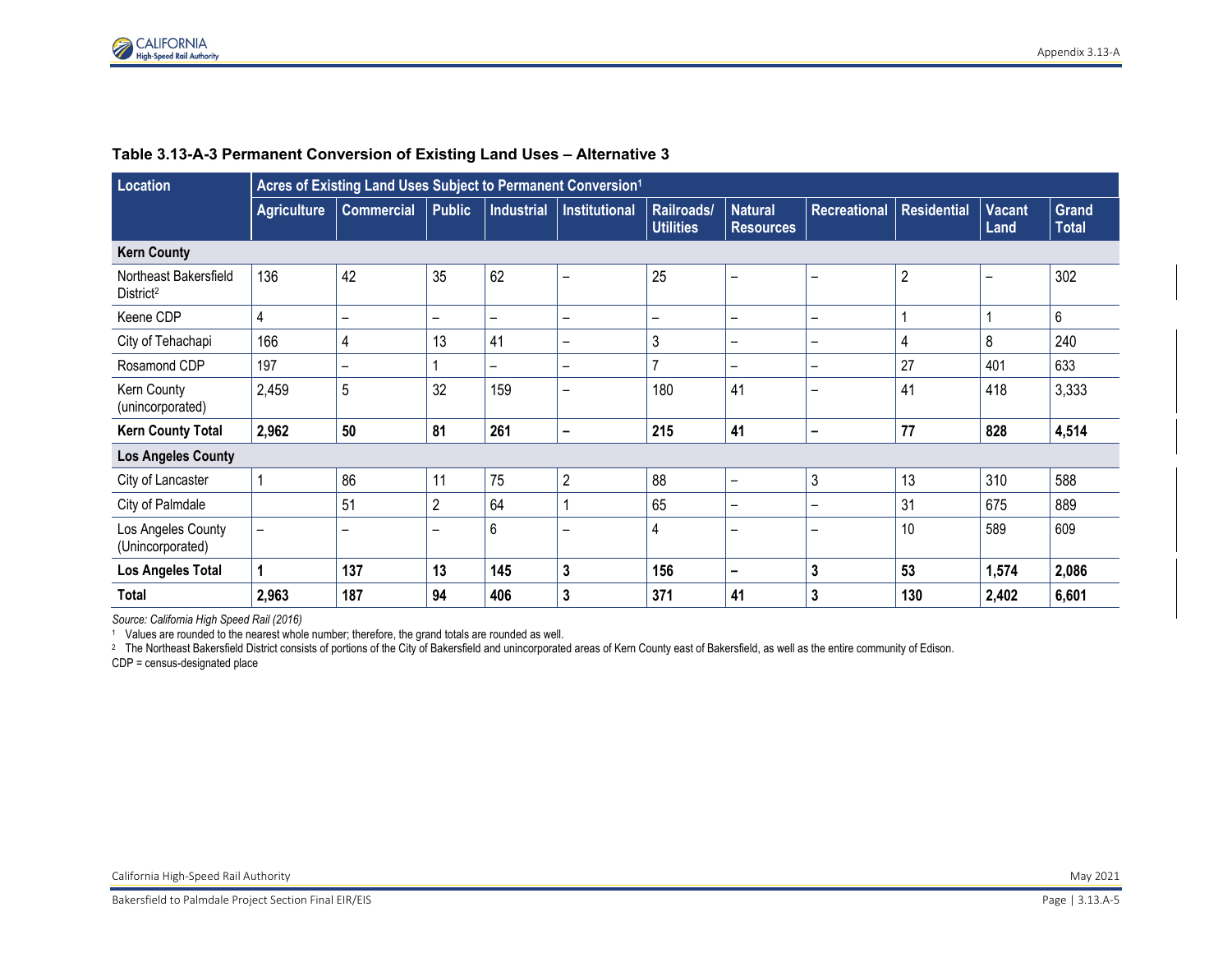| Location                                       |                    | Acres of Existing Land Uses Subject to Permanent Conversion <sup>1</sup> |                          |            |                          |                                |                                    |                          |                    |                       |                              |
|------------------------------------------------|--------------------|--------------------------------------------------------------------------|--------------------------|------------|--------------------------|--------------------------------|------------------------------------|--------------------------|--------------------|-----------------------|------------------------------|
|                                                | <b>Agriculture</b> | <b>Commercial</b>                                                        | <b>Public</b>            | Industrial | <b>Institutional</b>     | Railroads/<br><b>Utilities</b> | <b>Natural</b><br><b>Resources</b> | <b>Recreational</b>      | <b>Residential</b> | <b>Vacant</b><br>Land | <b>Grand</b><br><b>Total</b> |
| <b>Kern County</b>                             |                    |                                                                          |                          |            |                          |                                |                                    |                          |                    |                       |                              |
| Northeast Bakersfield<br>District <sup>2</sup> | 136                | 42                                                                       | 35                       | 62         | $\overline{\phantom{0}}$ | 25                             | -                                  | -                        | $\overline{2}$     | -                     | 302                          |
| Keene CDP                                      | 4                  | $\overline{\phantom{0}}$                                                 | $\overline{\phantom{a}}$ | -          | -                        | -                              | -                                  | -                        |                    |                       | 6                            |
| City of Tehachapi                              | 166                | 4                                                                        | 13                       | 41         | $\overline{\phantom{0}}$ | 3                              | -                                  | -                        | 4                  | 8                     | 240                          |
| Rosamond CDP                                   | 197                | -                                                                        |                          |            | -                        |                                | -                                  | -                        | 27                 | 401                   | 633                          |
| Kern County<br>(unincorporated)                | 2,299              | 5                                                                        | 21                       | 178        | $\overline{\phantom{0}}$ | 168                            | 57                                 | -                        | 34                 | 488                   | 3,249                        |
| <b>Kern County Total</b>                       | 2,802              | 50                                                                       | 70                       | 280        | Ξ.                       | 203                            | 57                                 | $\overline{\phantom{0}}$ | 70                 | 898                   | 4,430                        |
| <b>Los Angeles County</b>                      |                    |                                                                          |                          |            |                          |                                |                                    |                          |                    |                       |                              |
| City of Lancaster                              |                    | 95                                                                       | 6                        | 57         | 4                        | 31                             | Ξ.                                 | $\overline{2}$           | 20                 | 278                   | 492                          |
| City of Palmdale                               |                    | 51                                                                       | $\overline{2}$           | 64         |                          | 65                             | -                                  | -                        | 31                 | 672                   | 886                          |
| Los Angeles County<br>(Unincorporated)         | -                  | -                                                                        |                          | 6          | -                        | 4                              | $\overline{\phantom{0}}$           | -                        | 10                 | 584                   | 604                          |
| <b>Los Angeles County</b><br>Total             | 1                  | 146                                                                      | 8                        | 127        | $5\phantom{.0}$          | 100                            | -                                  | $\overline{2}$           | 60                 | 1,535                 | 1,982                        |
| <b>Total</b>                                   | 2,803              | 196                                                                      | 78                       | 407        | 5                        | 302                            | 57                                 | $\overline{2}$           | 130                | 2,432                 | 6,412                        |

#### <span id="page-7-0"></span>**Table 3.13-A-4 Permanent Conversion of Existing Land Uses – Alternative 5**

*Source: California High Speed Rail (2016)* 

1 Values are rounded to the nearest whole number; therefore, the grand totals are rounded as well.

 $^2$  The Northeast Bakersfield District consists of portions of the City of Bakersfield and unincorporated areas of Kern County east of Bakersfield, as well as the entire community of Edison.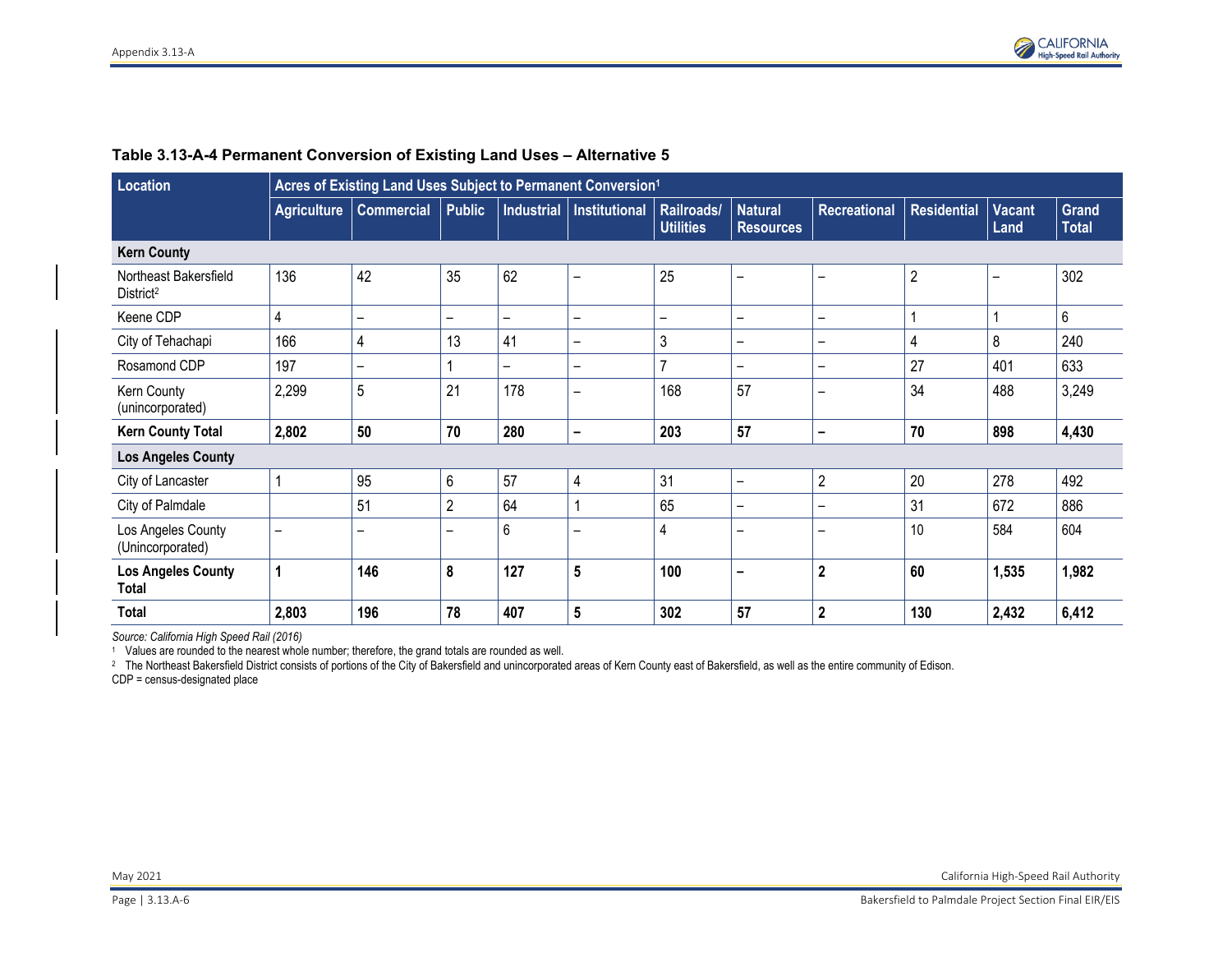| <b>Location</b>                             |                          | Acres of General Plan Designated Land Uses Subject to Permanent Conversion <sup>1</sup> |                   |                            |                                    |               |                          |                                     |                            |                              |
|---------------------------------------------|--------------------------|-----------------------------------------------------------------------------------------|-------------------|----------------------------|------------------------------------|---------------|--------------------------|-------------------------------------|----------------------------|------------------------------|
|                                             | <b>Agriculture</b>       | <b>Commercial</b>                                                                       | <b>Industrial</b> | <b>Mixed</b><br><b>Use</b> | <b>Natural</b><br><b>Resources</b> | <b>Public</b> | Residential <sup>2</sup> | Transportation/<br><b>Utilities</b> | Miscellaneous <sup>3</sup> | <b>Grand</b><br><b>Total</b> |
| <b>Kern County</b>                          |                          |                                                                                         |                   |                            |                                    |               |                          |                                     |                            |                              |
| Northeast Bakersfield District <sup>4</sup> | 80                       | 123                                                                                     | 150               | -                          | 27                                 | 9             | 16                       | 87                                  | $\overline{\phantom{0}}$   | 492                          |
| Keene CDP                                   |                          |                                                                                         |                   |                            | 3                                  |               |                          |                                     | -                          | 10                           |
| City of Tehachapi                           |                          | 15                                                                                      | 26                | 15                         | 36                                 |               | 86                       | -                                   | 83                         | 261                          |
| Rosamond CDP                                |                          | 28                                                                                      | 24                |                            | 406                                |               | 172                      |                                     | $\overline{\phantom{0}}$   | 637                          |
| Kern County (unincorporated)                | 2,944                    | 5                                                                                       | 119               | -                          | 462                                | 9             | 44                       | 8                                   | $\overline{\phantom{0}}$   | 3,590                        |
| <b>Kern County Total</b>                    | 3,031                    | 171                                                                                     | 318               | 15                         | 935                                | 26            | 317                      | 95                                  | 83                         | 4,991                        |
| <b>Los Angeles County</b>                   |                          |                                                                                         |                   |                            |                                    |               |                          |                                     |                            |                              |
| City of Lancaster                           |                          | 83                                                                                      | 387               | 116                        | $\overline{\phantom{m}}$           |               |                          | -                                   | -                          | 589                          |
| City of Palmdale                            |                          | 515                                                                                     | 182               | -                          | $\qquad \qquad -$                  | 29            | 113                      | 3                                   | 48                         | 890                          |
| Los Angeles County<br>(Unincorporated)      |                          |                                                                                         | 53                |                            | -                                  | ۰             | 556                      | -                                   | $\overline{\phantom{0}}$   | 609                          |
| <b>Los Angeles County Total</b>             | $\overline{\phantom{0}}$ | 598                                                                                     | 622               | 116                        | -                                  | 31            | 670                      | 3                                   | 48                         | 2,088                        |
| Total                                       | 3,031                    | 769                                                                                     | 940               | 132                        | 935                                | 56            | 987                      | 98                                  | 131                        | 7,079                        |

#### <span id="page-8-0"></span>**Table 3.13-A-5 Permanent Conversion of Planned Land Uses – Alternative 1**

*Source: California High Speed Rail (2016)* 

<sup>1</sup> Values are rounded to the nearest whole number; therefore, the grand totals are rounded as well.

2 Includes single-family and multifamily residential uses.

3 Includes the Specific Plan category in the City of Palmdale General Plan and the Incorporated Cities, Natural, Neighborhood Edge, Neighborhood General, Rural General, and Special District 1 categories in the City of Tehachapi General Plan.

4 The Northeast Bakersfield District consists of portions of the City of Bakersfield and unincorporated areas of Kern County east of Bakersfield, as well as the entire community of Edison.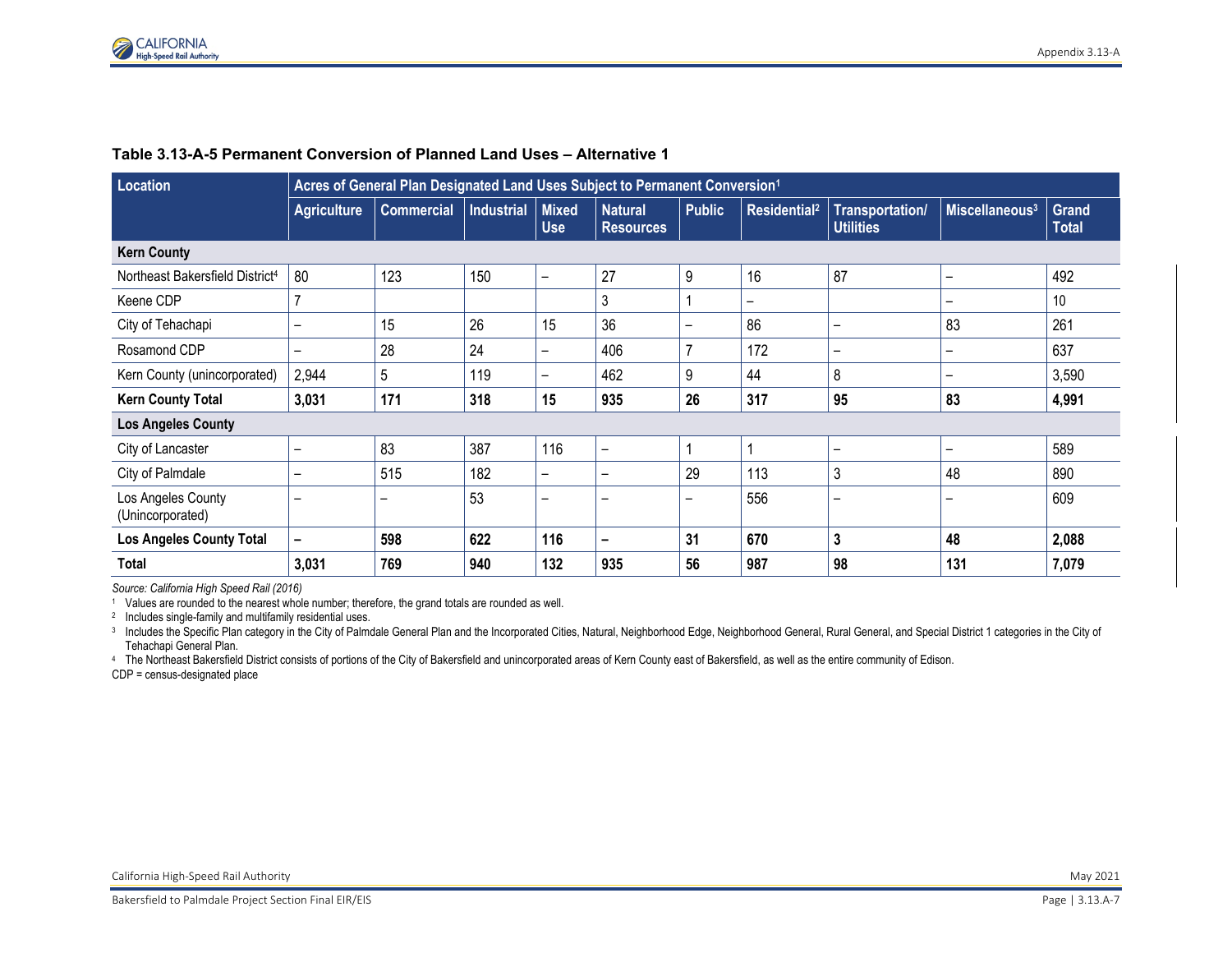| Location                                    |                          | Acres of General Plan Designated Land Uses Subject to Permanent Conversion <sup>1</sup> |                          |                            |                                    |               |                          |                                     |                            |                              |
|---------------------------------------------|--------------------------|-----------------------------------------------------------------------------------------|--------------------------|----------------------------|------------------------------------|---------------|--------------------------|-------------------------------------|----------------------------|------------------------------|
|                                             | <b>Agriculture</b>       | <b>Commercial</b>                                                                       | Industrial               | <b>Mixed</b><br><b>Use</b> | <b>Natural</b><br><b>Resources</b> | <b>Public</b> | Residential <sup>2</sup> | Transportation/<br><b>Utilities</b> | Miscellaneous <sup>3</sup> | <b>Grand</b><br><b>Total</b> |
| <b>Kern County</b>                          |                          |                                                                                         |                          |                            |                                    |               |                          |                                     |                            |                              |
| Northeast Bakersfield District <sup>4</sup> | 70                       | 123                                                                                     | 156                      | -                          | 33                                 | 9             | 10                       | 58                                  | -                          | 458                          |
| Keene CDP                                   |                          |                                                                                         | $\overline{\phantom{0}}$ |                            | 3                                  |               | -                        | -                                   | -                          | 8                            |
| City of Tehachapi                           | -                        | 15                                                                                      | 26                       | 15                         | 36                                 | -             | 86                       | -                                   | 83                         | 261                          |
| Rosamond CDP                                |                          | 28                                                                                      | 24                       |                            | 406                                | ⇁             | 172                      | -                                   | —                          | 637                          |
| Kern County (unincorporated)                | 2,896                    | 5                                                                                       | 119                      | -                          | 462                                | 9             | 44                       | 8                                   | —                          | 3,542                        |
| <b>Kern County Total</b>                    | 2,973                    | 171                                                                                     | 324                      | 15                         | 940                                | 25            | 311                      | 65                                  | 83                         | 4,909                        |
| <b>Los Angeles County</b>                   |                          |                                                                                         |                          |                            |                                    |               |                          |                                     |                            |                              |
| City of Lancaster                           |                          | 83                                                                                      | 387                      | 116                        | -                                  |               |                          | -                                   | —                          | 589                          |
| City of Palmdale                            |                          | 515                                                                                     | 182                      | -                          | -                                  | 29            | 113                      | 3                                   | 48                         | 890                          |
| Los Angeles County<br>(Unincorporated)      |                          |                                                                                         | 53                       | -                          | -                                  | -             | 556                      | -                                   | -                          | 609                          |
| <b>Los Angeles County Total</b>             | $\overline{\phantom{a}}$ | 598                                                                                     | 622                      | 116                        | $\overline{\phantom{a}}$           | 31            | 670                      | $\mathbf{3}$                        | 48                         | 2,088                        |
| <b>Total</b>                                | 2,973                    | 769                                                                                     | 946                      | 132                        | 940                                | 56            | 981                      | 68                                  | 131                        | 6,997                        |

#### <span id="page-9-0"></span>**Table 3.13-A-6 Permanent Conversion of Planned Land Uses – Alternative 2**

*Source: California High Speed Rail (2016)* 

<sup>1</sup> Values are rounded to the nearest whole number; therefore, the grand totals are rounded as well.

2 Includes single-family and multifamily residential uses.

<sup>3</sup> Includes the Specific Plan category in the City of Palmdale General Plan and the Incorporated Cities, Natural, Neighborhood Edge, Neighborhood General, Rural General, and Special District 1 categories in the City of Tehachapi General Plan.

4 The Northeast Bakersfield District consists of portions of the City of Bakersfield and unincorporated areas of Kern County east of Bakersfield, as well as the entire community of Edison.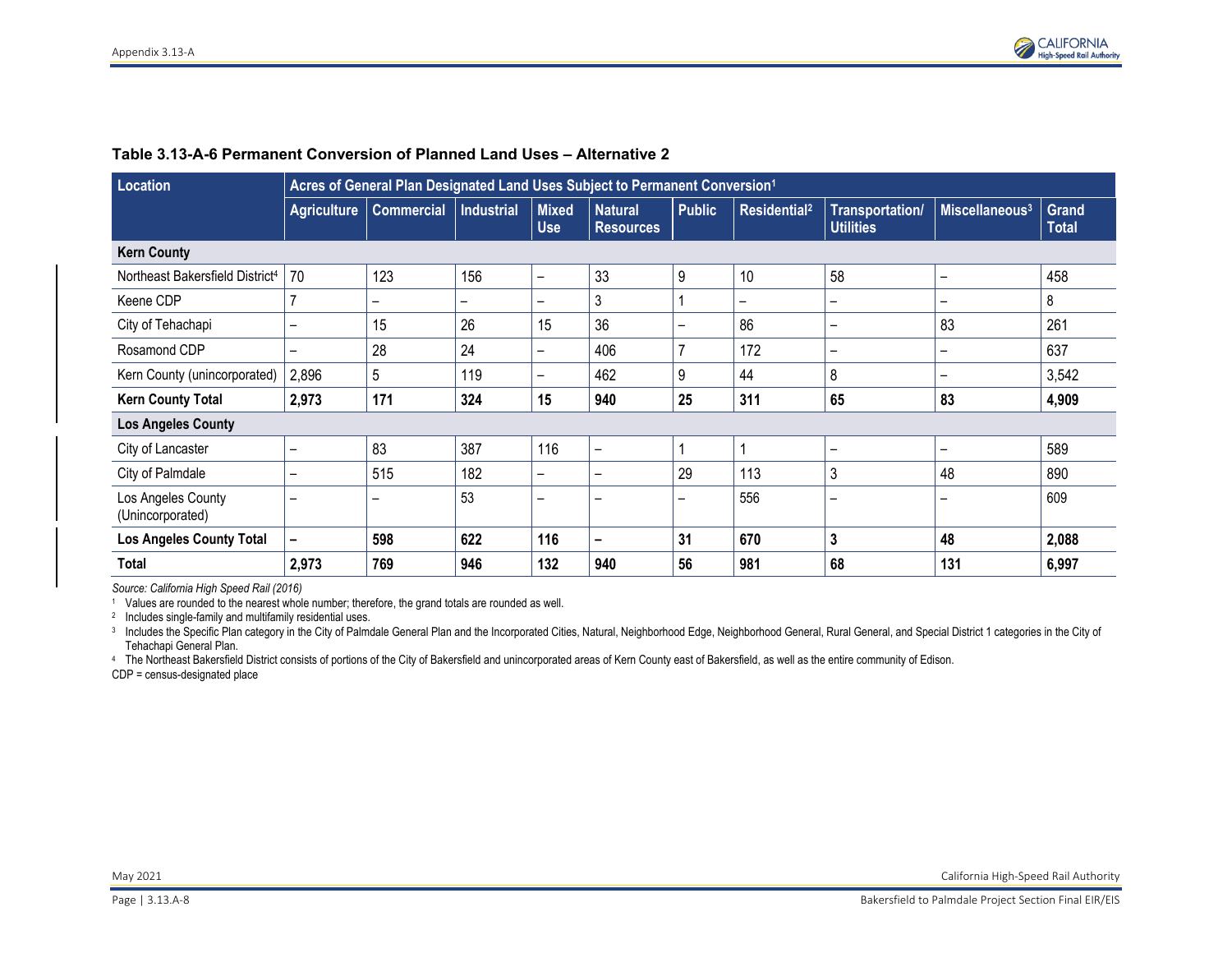| Location                                    | Acres of General Plan Designated Land Uses Subject to Permanent Conversion <sup>1</sup> |                   |                   |                            |                                    |                 |                          |                                     |                            |                              |  |  |
|---------------------------------------------|-----------------------------------------------------------------------------------------|-------------------|-------------------|----------------------------|------------------------------------|-----------------|--------------------------|-------------------------------------|----------------------------|------------------------------|--|--|
|                                             | <b>Agriculture</b>                                                                      | <b>Commercial</b> | <b>Industrial</b> | <b>Mixed</b><br><b>Use</b> | <b>Natural</b><br><b>Resources</b> | <b>Public</b>   | Residential <sup>2</sup> | Transportation/<br><b>Utilities</b> | Miscellaneous <sup>3</sup> | <b>Grand</b><br><b>Total</b> |  |  |
| <b>Kern County</b>                          |                                                                                         |                   |                   |                            |                                    |                 |                          |                                     |                            |                              |  |  |
| Northeast Bakersfield District <sup>4</sup> | 80                                                                                      | 123               | 150               | -                          | 27                                 | 9               | 16                       | 87                                  | -                          | 492                          |  |  |
| Keene CDP                                   | 7                                                                                       |                   |                   | -                          | 3                                  |                 |                          | $\overline{\phantom{0}}$            | -                          | 10                           |  |  |
| City of Tehachapi                           | -                                                                                       | 15                | 26                | 15                         | 36                                 | $\qquad \qquad$ | 86                       | $\overline{\phantom{m}}$            | 83                         | 261                          |  |  |
| Rosamond CDP                                |                                                                                         | 28                | 24                | -                          | 406                                |                 | 172                      | ۰                                   |                            | 637                          |  |  |
| Kern County (unincorporated)                | 2,934                                                                                   | 5                 | 119               | -                          | 520                                | 26              | 44                       | 8                                   | -                          | 3,656                        |  |  |
| <b>Kern County Total</b>                    | 3,022                                                                                   | 171               | 318               | 15                         | 992                                | 43              | 317                      | 95                                  | 83                         | 5,056                        |  |  |
| <b>Los Angeles County</b>                   |                                                                                         |                   |                   |                            |                                    |                 |                          |                                     |                            |                              |  |  |
| City of Lancaster                           | -                                                                                       | 83                | 387               | 116                        | $\overline{\phantom{a}}$           |                 |                          | ۰                                   |                            | 589                          |  |  |
| City of Palmdale                            | -                                                                                       | 515               | 182               | -                          | $\overline{\phantom{a}}$           | 29              | 113                      | 3                                   | 48                         | 890                          |  |  |
| Los Angeles County<br>(Unincorporated)      |                                                                                         |                   | 53                | -                          |                                    | $\qquad \qquad$ | 556                      | $\overline{\phantom{0}}$            | -                          | 609                          |  |  |
| <b>Los Angeles County Total</b>             | $\blacksquare$                                                                          | 598               | 622               | 116                        | $\overline{\phantom{0}}$           | 31              | 670                      | 3                                   | 48                         | 2,088                        |  |  |
| <b>Total</b>                                | 3,022                                                                                   | 769               | 940               | 132                        | 992                                | 74              | 987                      | 98                                  | 131                        | 7,144                        |  |  |

#### <span id="page-10-0"></span>**Table 3.13-A-7 Permanent Conversion of Planned Land Uses – Alternative 3**

*Source: California High Speed Rail (2016)* 

<sup>1</sup> Values are rounded to the nearest whole number; therefore, the grand totals are rounded as well.

2 Includes single-family and multifamily residential uses.

3 Includes the Specific Plan category in the City of Palmdale General Plan and the Incorporated Cities, Natural, Neighborhood Edge, Neighborhood General, Rural General, and Special District 1 categories in the City of Tehachapi General Plan.

4 The Northeast Bakersfield District consists of portions of the City of Bakersfield and unincorporated areas of Kern County east of Bakersfield, as well as the entire community of Edison.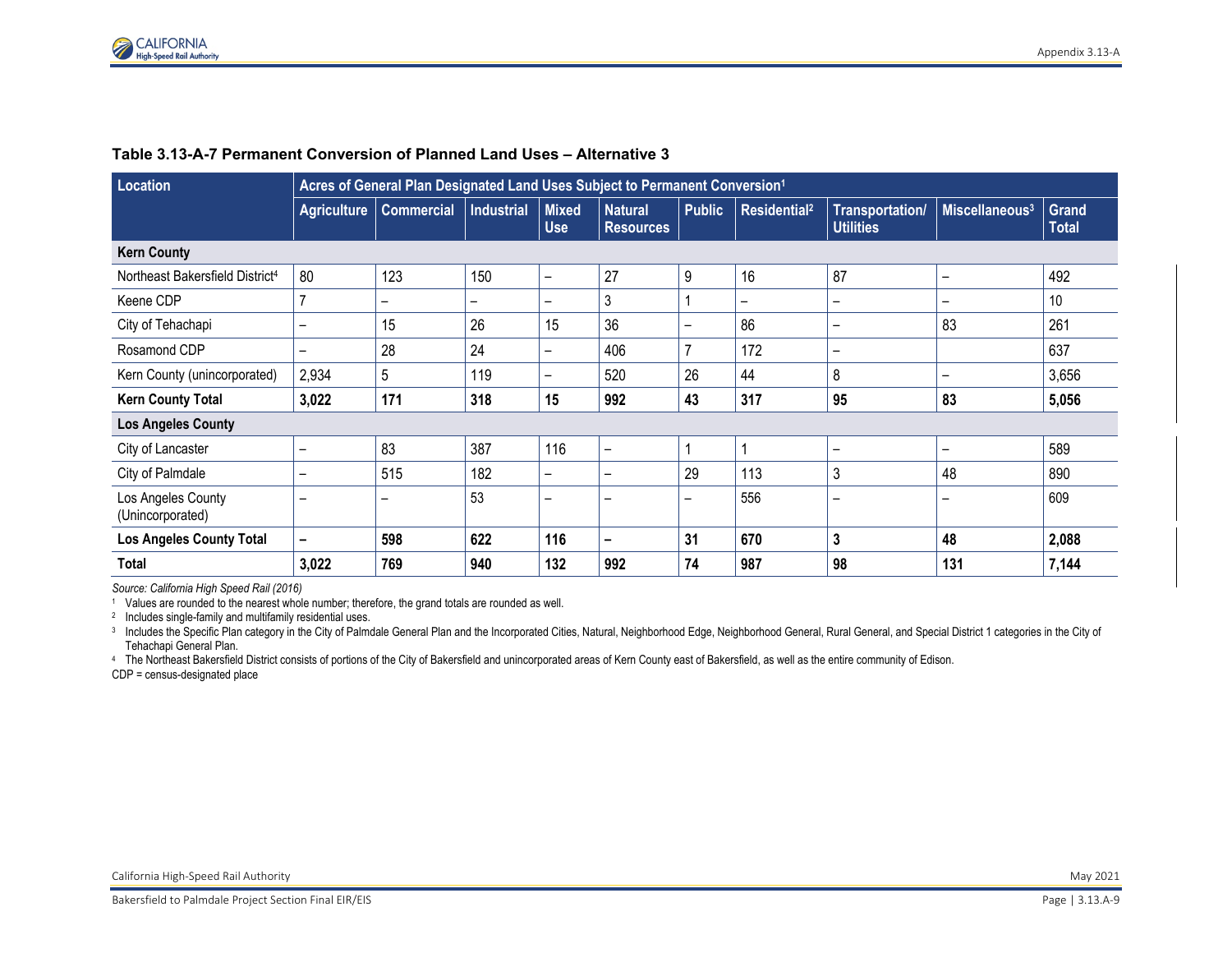| Location                                    |                          | Acres of General Plan Designated Land Uses Subject to Permanent Conversion <sup>1</sup> |     |                     |                                    |               |                          |                                     |                            |                              |
|---------------------------------------------|--------------------------|-----------------------------------------------------------------------------------------|-----|---------------------|------------------------------------|---------------|--------------------------|-------------------------------------|----------------------------|------------------------------|
|                                             | <b>Agriculture</b>       | Commercial Industrial                                                                   |     | Mixed<br><b>Use</b> | <b>Natural</b><br><b>Resources</b> | <b>Public</b> | Residential <sup>2</sup> | Transportation/<br><b>Utilities</b> | Miscellaneous <sup>3</sup> | <b>Grand</b><br><b>Total</b> |
| <b>Kern County</b>                          |                          |                                                                                         |     |                     |                                    |               |                          |                                     |                            |                              |
| Northeast Bakersfield District <sup>4</sup> | 80                       | 123                                                                                     | 150 | -                   | 27                                 | 9             | 16                       | 87                                  | -                          | 492                          |
| Keene CDP                                   | 7                        | $\overline{\phantom{0}}$                                                                |     | -                   | 3                                  |               | $\qquad \qquad$          | -                                   | -                          | 10                           |
| City of Tehachapi                           | -                        | 15                                                                                      | 26  | 15                  | 36                                 | -             | 86                       | -                                   | 83                         | 261                          |
| Rosamond CDP                                |                          | 28                                                                                      | 24  | -                   | 406                                | ⇁             | 172                      | ۰                                   | $\qquad \qquad$            | 637                          |
| Kern County (unincorporated)                | 2,944                    | 5                                                                                       | 119 | -                   | 462                                | 9             | 44                       | 8                                   |                            | 3,590                        |
| <b>Kern County Total</b>                    | 3,031                    | 171                                                                                     | 318 | 15                  | 935                                | 26            | 317                      | 95                                  | 83                         | 4,991                        |
| <b>Los Angeles County</b>                   |                          |                                                                                         |     |                     |                                    |               |                          |                                     |                            |                              |
| City of Lancaster                           | -                        | 130                                                                                     | 275 | 73                  | 6                                  |               | $\overline{7}$           | $\overline{\phantom{0}}$            | $\qquad \qquad$            | 492                          |
| City of Palmdale                            | -                        | 512                                                                                     | 182 | -                   | $\overline{\phantom{0}}$           | 29            | 113                      | 3                                   | 48                         | 887                          |
| Los Angeles County<br>(Unincorporated)      | —                        | $\overline{\phantom{0}}$                                                                | 53  | -                   | -                                  | -             | 551                      | -                                   |                            | 604                          |
| <b>Los Angeles County Total</b>             | $\overline{\phantom{0}}$ | 642                                                                                     | 510 | 73                  | 6                                  | 31            | 671                      | 3                                   | 48                         | 1,983                        |
| <b>Total</b>                                | 3,031                    | 813                                                                                     | 828 | 89                  | 940                                | 56            | 988                      | 98                                  | 131                        | 6,974                        |

#### <span id="page-11-0"></span>**Table 3.13-A-8 Permanent Conversion of Planned Land Uses – Alternative 5**

*Source: California High Speed Rail (2016)* 

1 Values are rounded to the nearest whole number; therefore, the grand totals are rounded as well.

2 Includes single-family and multi-family residential uses.

<sup>3</sup> Includes the Specific Plan category in the City of Palmdale General Plan and the Incorporated Cities, Natural, Neighborhood Edge, Neighborhood General, Rural General, and Special District 1 categories in the City of Tehachapi General Plan.

4 The Northeast Bakersfield District consists of portions of the City of Bakersfield and unincorporated areas of Kern County east of Bakersfield, and the entire Community of Edison.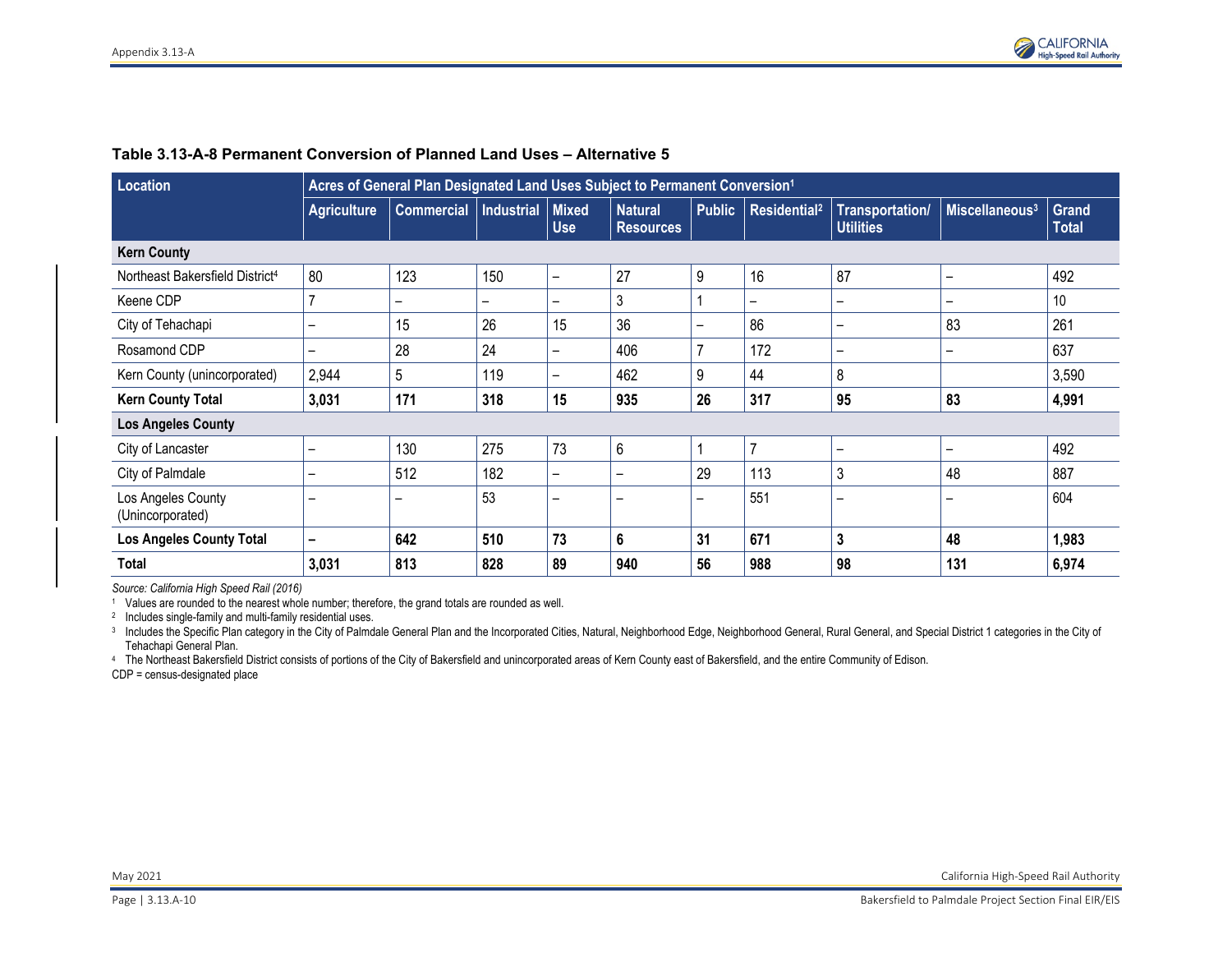<span id="page-12-0"></span>

#### **Table 3.13-A-9 Permanent Conversion of Existing Land Uses – Avenue M LMF/MOWF and Lancaster North B MOWF Site**

| <b>Facility</b>                          | Location                               | <b>Acres of General Plan Designated Land Uses Subject to</b><br><b>Permanent Conversion1</b> |            |                          |                    |              |  |  |  |  |
|------------------------------------------|----------------------------------------|----------------------------------------------------------------------------------------------|------------|--------------------------|--------------------|--------------|--|--|--|--|
|                                          |                                        | <b>Commercial</b>                                                                            | Industrial | Residential <sup>2</sup> | <b>Vacant Land</b> | <b>Total</b> |  |  |  |  |
| Avenue M                                 | Lancaster                              | 5                                                                                            | 3          |                          | 32                 | 40           |  |  |  |  |
| LMF/MOWF                                 | Palmdale                               | 4                                                                                            | 4          |                          | 60                 | 68           |  |  |  |  |
| <b>Total Avenue M LMF/MOWF</b>           |                                        | g                                                                                            |            |                          | 92                 | 112          |  |  |  |  |
| Lancaster North B<br><b>MOWF Site</b>    | Los Angeles County<br>(Unincorporated) |                                                                                              |            | 3                        | 130                | 134          |  |  |  |  |
| <b>Total Lancaster North B MOWF Site</b> |                                        |                                                                                              | 3          | 130                      | 134                |              |  |  |  |  |
| <b>Total</b>                             | 9                                      |                                                                                              | 3          | 222                      | 241                |              |  |  |  |  |

*Source: California High Speed Rail (2016)* 

<sup>1</sup> Values are rounded to the nearest whole number; therefore, the grand totals are rounded as well.

<sup>2</sup> Includes single-family and multifamily residential uses.

LMF = light maintenance facility

MOWF = maintenance of way facility

#### **Table 3.13-A-10 Permanent Conversion of Planned Land Uses – Avenue M LMF/MOWF and Lancaster North B MOWF Site**

| <b>Facility</b>                          | Location                               | <b>Acres of General Plan Designated Land Uses Subject to</b><br><b>Permanent Conversion1</b> |                   |                          |                    |  |  |  |  |  |
|------------------------------------------|----------------------------------------|----------------------------------------------------------------------------------------------|-------------------|--------------------------|--------------------|--|--|--|--|--|
|                                          |                                        | <b>Commercial</b>                                                                            | <b>Industrial</b> | Residential <sup>2</sup> | <b>Grand Total</b> |  |  |  |  |  |
| Avenue M                                 | Lancaster                              | 20                                                                                           | 20                |                          | 40                 |  |  |  |  |  |
| LMF/MOWF                                 | Palmdale                               | 68                                                                                           | 4                 |                          | 72                 |  |  |  |  |  |
| <b>Total Avenue M LMF/MOWF</b>           |                                        | 88                                                                                           | 24                |                          | 112                |  |  |  |  |  |
| Lancaster North B<br><b>MOWF Site</b>    | Los Angeles County<br>(Unincorporated) |                                                                                              |                   | 134                      | 134                |  |  |  |  |  |
| <b>Total Lancaster North B MOWF Site</b> |                                        |                                                                                              |                   | 134                      | 134                |  |  |  |  |  |
| <b>Grand Total</b>                       |                                        | 88                                                                                           | 24                | 134                      | 246                |  |  |  |  |  |

*Source: California High Speed Rail (2016)* 

1 Values are rounded to the nearest whole number; therefore, the grand totals are rounded as well.<br><sup>2</sup> Includes single-family and multifamily residential uses.

LMF = light maintenance facility

MOWF = maintenance of way facility